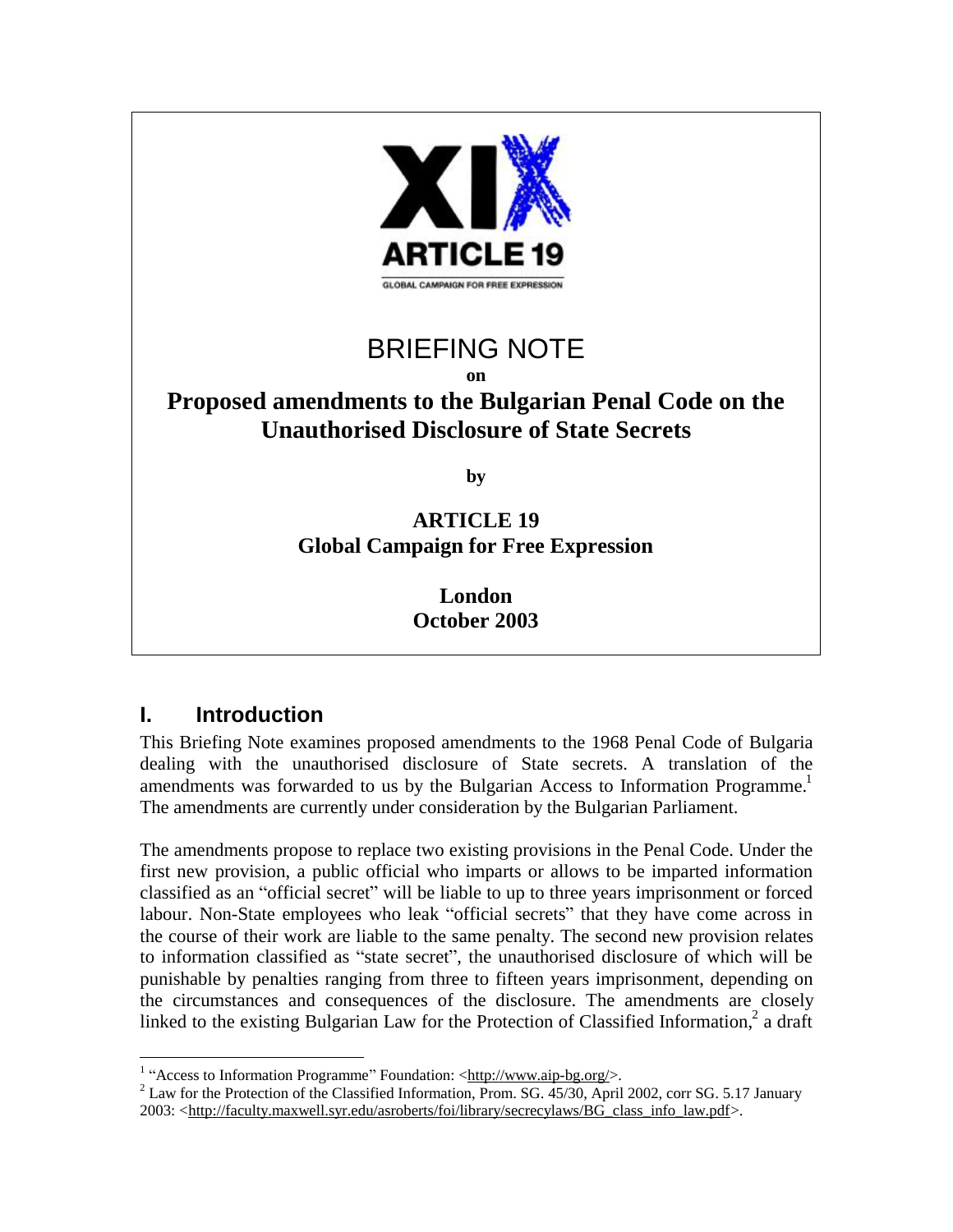of which we commented on in October  $2001$ .<sup>3</sup> This provides the definitions for what constitutes a "state secret" and what constitutes an "official secret".

In this Memorandum, we first briefly set out the pertinent international and constitutional standards for the protection of freedom of expression in Bulgaria, focusing on the interplay between national security and freedom of expression and information. Then, we comment on the proposed amendments. Where appropriate, we refer readers to our analysis of the Law for the Protection of Classified Information.

### **II. International and Constitutional Obligations**

### **II.1. The Guarantee of Freedom of Expression**

The right to freedom of expression and information enjoys strong international protection, through both international treaties and customary international law. Bulgaria is a party to two major international treaties that guarantee the right to freedom of expression, namely the *European Convention on Human Rights* (ECHR),<sup>4</sup> which it ratified 7 May 1992, and the *International Covenant on Civil and Political Rights*  $(ICCPR)$ ,<sup>5</sup> which it ratified in 1974.

Under international law, freedom of expression is acknowledged as a key right. In its very first session, in 1946, the United Nations General Assembly adopted Resolution  $59(1)^6$ which states:

Freedom of information is a fundamental human right and ... the touchstone of all the freedoms to which the United Nations is consecrated.

As this Resolution acknowledges, it is only in societies where the free flow of information and ideas is permitted that democracy can flourish. In addition, freedom of expression is essential if human rights violations are to be exposed and challenged.

The European Court of Human Rights, elaborating on the importance of the right to freedom of expression as protected under the ECHR, has similarly held:

Freedom of expression constitutes one of the essential foundations of such a society, one of the basic conditions for its progress and for the development of every man. Subject to [legitimate restrictions] it is applicable not only to "information" or "ideas" that are favourably received or regarded as inoffensive or as a matter of indifference, but also to those that offend, shock or disturb the State or any sector of the population. Such are the demands of that pluralism, tolerance and broadmindedness without which there is no "democratic society".<sup>7</sup>

 $3$  Available at: <<http://www.article19.org/docimages/1686.doc>>.

<sup>&</sup>lt;sup>4</sup> E.T.S. No. 5, adopted 4 November 1950, entered into force 3 September 1953

<sup>&</sup>lt;sup>5</sup> Adopted and opened for signature, ratification and accession by UN General Assembly Resolution 2200A (XXI), 16 December 1966, entered into force 3 January 1976. 6 14 December 1946.

<sup>7</sup> *Handyside v. the United Kingdom*, 7 December 1976, Application No. 5493/72, para. 49.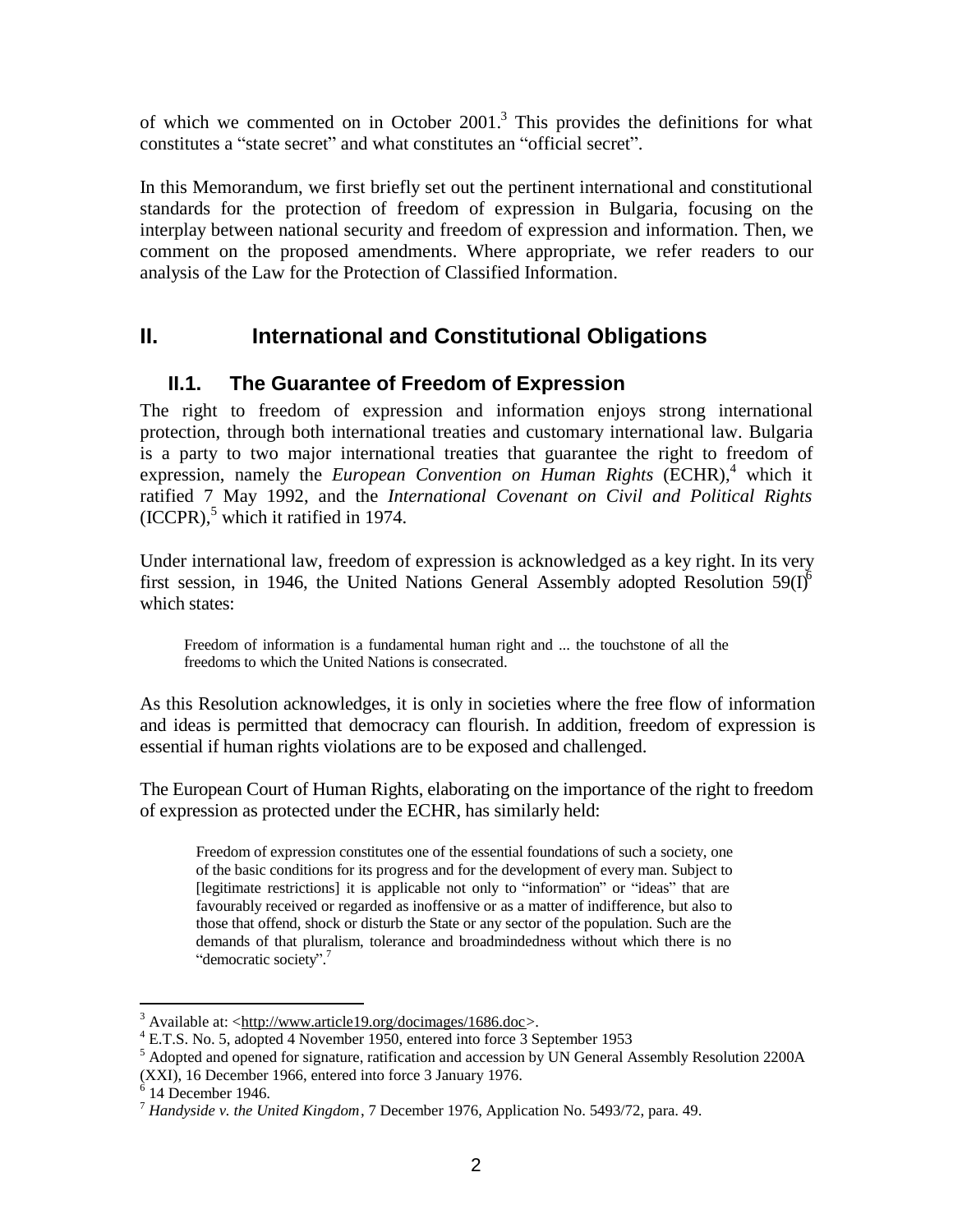In a democratic society, the media must be free to report on politically sensitive and even divisive issues, for which it needs wide access to information. As the European Court as held:

It is … incumbent upon the press to impart information and ideas on political issues, including divisive ones … Freedom of the press affords the public one of the best means of discovering and forming an opinion of the ideas and attitudes of political leaders.<sup>8</sup>

Statements of this nature now abound in the case law of the European Court and in cases decided by constitutional and human rights courts around the world.

The Bulgarian constitution protects the right to freedom of expression through several different provisions, including Article 39, which states:

- (1) Everyone shall be entitled to express an opinion or to publicise it through words, written and oral, sound or image, or in any other way.
- (2) This right shall not be used to the detriment of the rights and reputation of others, or for the incitement of a forcible change of the constitutionally established order, the perpetration of a crime, or the incitement of enmity or violence against anyone.

Article 40 of the Constitution provides special protection for freedom of the media while the right to freedom of information is explicitly protected by Article 41, which states:

- (1) Everyone shall be entitled to seek, obtain and disseminate information. This right shall not be exercised to the detriment of the rights and reputation of others, or to the detriment of national security, public order, public health and morality.
- (2) Citizens shall be entitled to obtain information from state bodies and agencies on any matter of legitimate interest to them which is not a state or official secret and does not affect the rights of others.

### **II.2. Restrictions on Freedom of Expression**

The right to freedom of expression is not absolute. Both international law and most national constitutions recognise that freedom of expression may be restricted. However, any limitations must remain within strictly defined parameters. These parameters are spelled out in Article 10(2) of the ECHR, which recognises that freedom of expression may, in certain prescribed circumstances, be limited:

The exercise of these freedoms, since it carries with it duties and responsibilities, may be subject to such formalities, conditions, restrictions or penalties as are prescribed by law and are necessary in a democratic society, in the interests of national security, territorial integrity or public safety, for the prevention of disorder or crime, for the protection of health or morals, for the protection of the reputation or rights of others, for preventing the disclosure of information received in confidence, or for maintaining the authority or impartiality of the judiciary.

<sup>8</sup> *Erdogdu and Ince v. Turkey*, 8 July 1999, Application Nos. 25067/94 and 25068/94, para 48.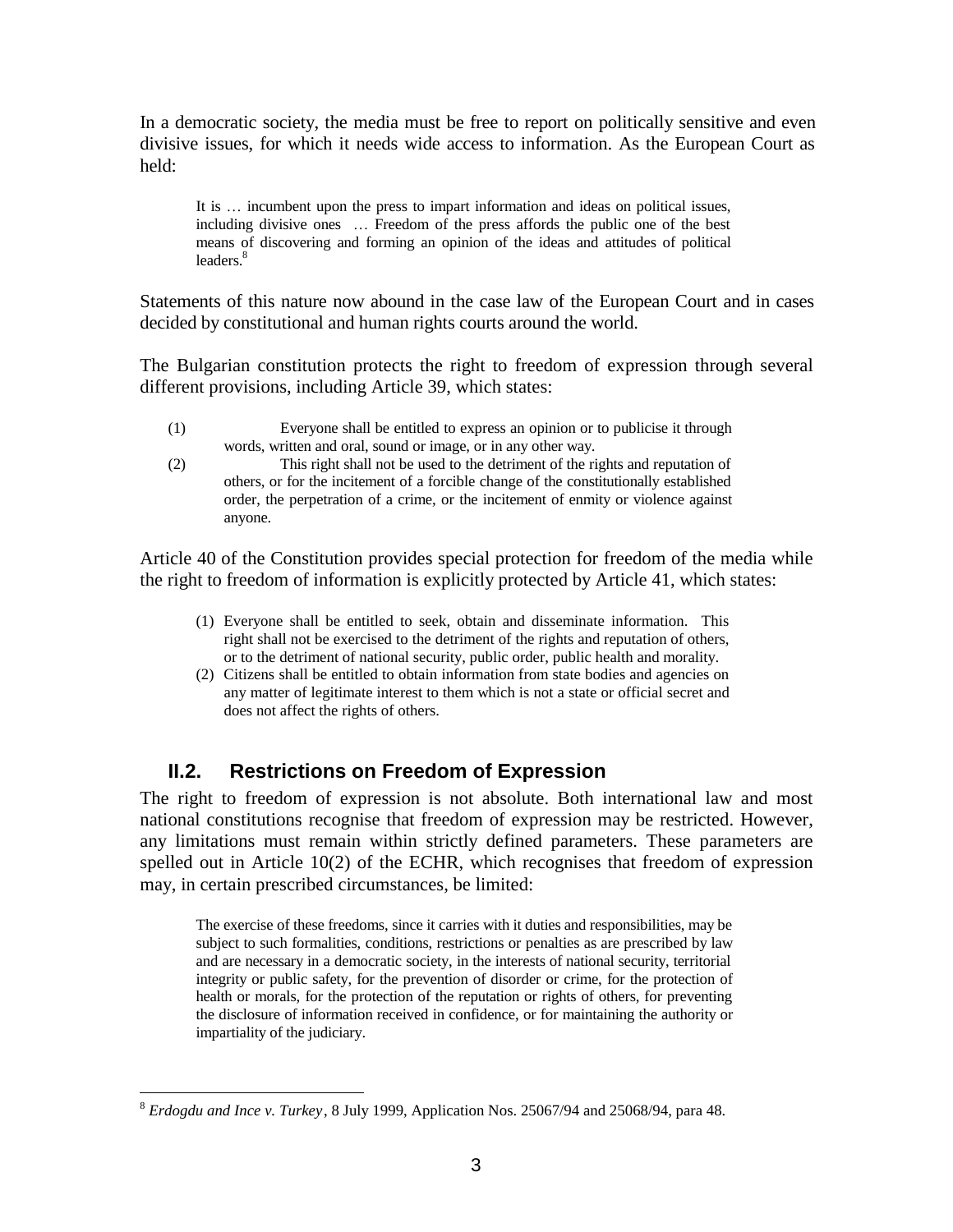It follows that restrictions must meet a strict three-part test, requiring any interference to be: (1) prescribed by law; (2) pursue one of the legitimate aims, as listed, and; (3) be necessary in a democratic society. 9 The European Court has elaborated that the requirement that an interference is 'prescribed by law' will be fulfilled only where the law is accessible and "formulated with sufficient precision to enable the citizen to regulate his conduct."<sup>10</sup> Second, the interference must pursue a legitimate aim. These are the aims listed in Article 10(2) of the ECHR. Third, the restriction must be necessary to secure one of those aims. The word "necessary" means that there must be a "pressing social need" for the restriction.<sup>11</sup> The reasons given by the State to justify the restriction must be "relevant and sufficient" and the restriction must be "proportionate to the aim pursued."<sup>12</sup>

This three-part test presents a high standard which any interference must overcome. The European Court has stated that any limitation on freedom of expression must be "narrowly interpreted and the necessity for any restrictions must be convincingly established." 13

### **II.3. Freedom of Expression and National Security**

Over the years, the interface between freedom of expression and information has been the subject of intense scrutiny, both by courts and by international bodies and decision makers. The most authoritative and all-encompassing statement of principles relating to national security restrictions for reasons of secrecy is provided by the *Johannesburg Principles on National Security, Freedom of Expression and Access to Information*. <sup>14</sup> The *Johannesburg Principles* were elaborated by a group of recognised experts in this field and are based on international law, standards for the protection of human rights, evolving State practice, and the general principles of law recognised by the community of nations. They outline the prevailing standards for withholding information in the name of national security.<sup>15</sup>

The *Johannesburg Principles* recognise that the right to seek, receive and impart information may, at times, be restricted on specific grounds, including the protection of national security. However, national security cannot be a catchall for limiting access to information. A number of the *Johannesburg Principles* are relevant to the issue of secrecy laws, including the following:

 9 See, for example, *Handyside v. the United Kingdom*, 7 December 1976, Application No. 5493/72.

<sup>10</sup> *The Sunday Times v. United Kingdom*, 26 April 1979, Application No.13166/87, para. 49.

<sup>11</sup> *Handyside v. the United Kingdom*, note 9, para. 48.

<sup>&</sup>lt;sup>12</sup> *Lingens v. Austria*, 8 July 1986, Application No.9815/82, paras. 39-40.

<sup>&</sup>lt;sup>13</sup> See, for example, *Thorgeirson v. Iceland*, 25 June 1992, Application No. 13778/88, para. 63.

<sup>&</sup>lt;sup>14</sup> Adopted October 1995. Available at: < [http://www.article19.org/docimages/511.htm>](http://www.article19.org/docimages/511.htm).

<sup>&</sup>lt;sup>15</sup> The *Johannesburg Principles* have been endorsed by the UN Special Rapporteur on Freedom of Expression. See UN Doc E/CN.4/1996/39, 1996, para. 154. They are also frequently referred to in reports of the UN Commission on Human Rights. See, for example, UN Doc. E/CN.4/1996/53, 1996, Preamble. They have also been referred to by superior courts of record around the world. See, for example, *Athukoral v. AG*, 5 May 1997, SD Nos. 1-15/97 (Supreme Court of Sri Lanka) and *Secretary of State for the Home Department v. Rehman* [2001] UKHL 47 (United Kingdom House of Lords).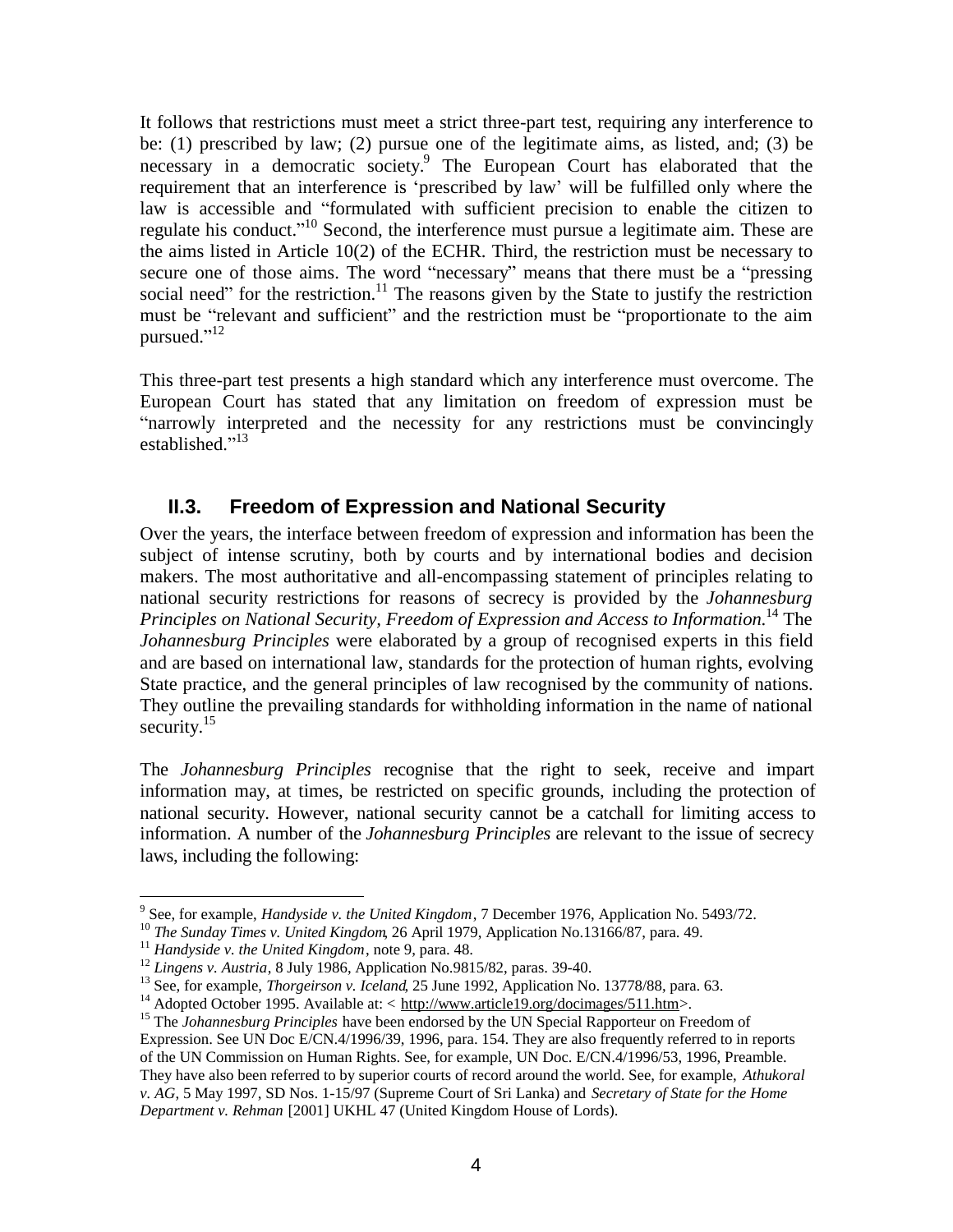#### **Principle 2: Legitimate National Security Interest**

(a) A restriction sought to be justified on the ground of national security is not legitimate unless its genuine purpose and demonstrable effect is to protect a country's existence or its territorial integrity against the use or threat of force, or its capacity to respond to the use or threat of force, whether from an external source, such as a military threat, or an internal source, such as incitement to violent overthrow of the government.

(b) In particular, a restriction sought to be justified on the ground of national security is not legitimate if its genuine purpose or demonstrable effect is to protect interests unrelated to national security, including, for example, to protect a government from embarrassment or exposure of wrongdoing, or to conceal information about the functioning of its public institutions, or to entrench a particular ideology, or to suppress industrial unrest.

#### **Principle 15: General Rule on Disclosure of Secret Information**

No person may be punished on national security grounds for disclosure of information if (1) the disclosure does not actually harm and is not likely to harm a legitimate national security interest, or (2) the public interest in knowing the information outweighs the harm from disclosure.

#### **Principle 16: Information Obtained Through Public Service**

No person may be subjected to any detriment on national security grounds for disclosing information that he or she learned by virtue of government service if the public interest in knowing the information outweighs the harm from disclosure.

The European Court of Human Rights has on several occasions had to deal with cases in which Member States have sought to justify restrictions on freedom of expression or other human rights by reference to national security considerations. It has warned that laws that restrict freedom of expression on national security grounds must lay down clear and precise definitions, so as to safeguard against abuse.<sup>16</sup> It has also called for strict scrutiny of all national security-related laws. In the *Spycatcher* case, the UK government had tried to stop publication of the memoirs of a former secret service employee. The Court famously stated:

The dangers inherent in prior restraints are such that they call for the most careful scrutiny on the part of the Court. This is especially so as far as the press is concerned…<sup>17</sup>

In the same case, the Court also emphasised that, even in relation to matters touching on national security,

…it is nevertheless incumbent on [the press] to impart information and ideas on matters of public interest. Not only does the press have the task of imparting such

1

<sup>&</sup>lt;sup>16</sup> See, for example, *Klass v. FRG*, Application No. 5029/71, 6 September 1978.

<sup>17</sup> *The Observer and Guardian v. the United Kingdom*, 26 November 1991, Application No. 13585/88, para. 60.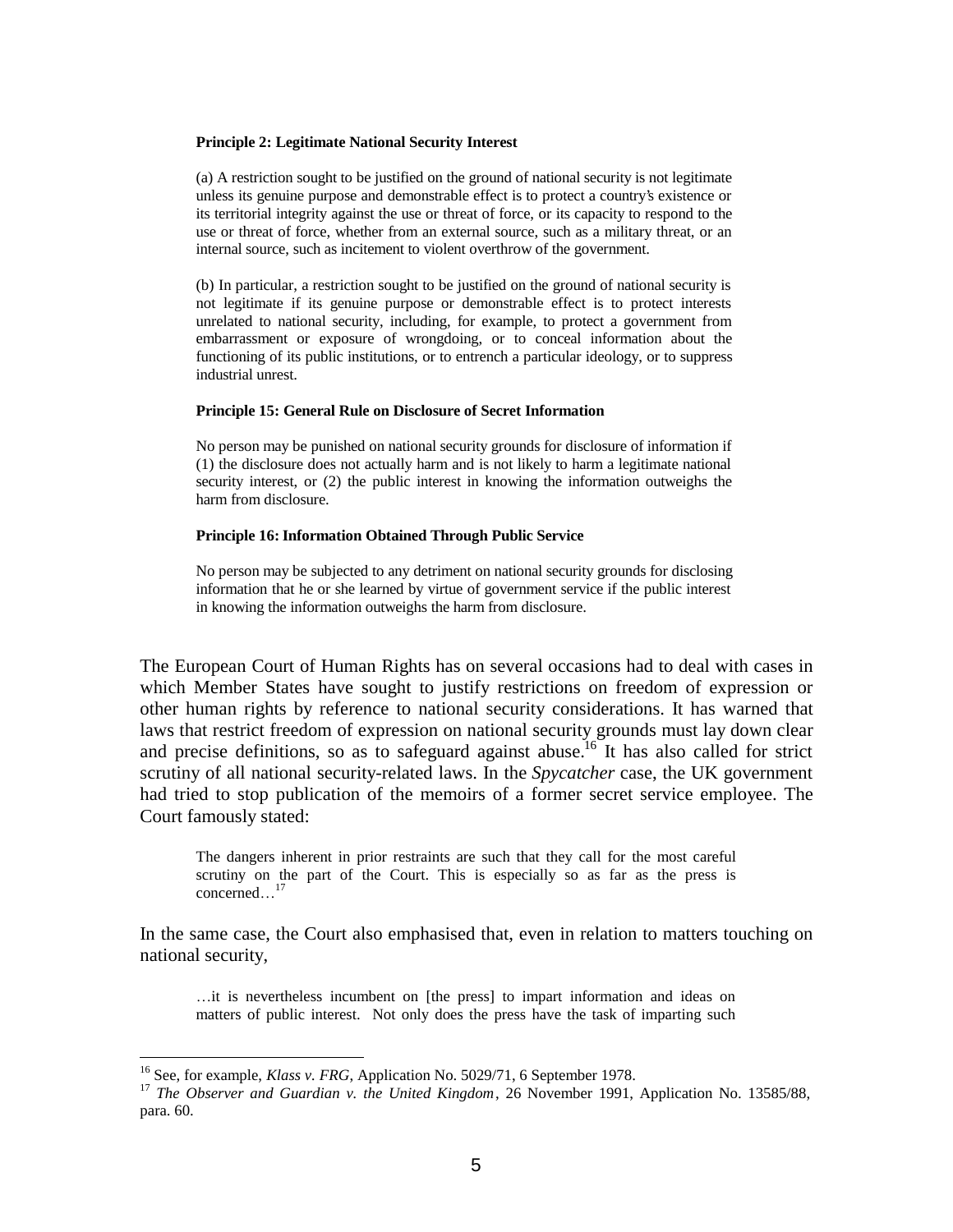information and ideas: the public also has a right to receive them. Were it otherwise, the press would be unable to play its vital role of "public watchdog".<sup>18</sup>

The European Court has issued repeated warnings against excessive use of national security laws, in many cases finding violations of fundamental human rights. In a recent case involving Romania, involving data that had been gathered on the applicant by the security services, the Court noted that it had "doubts as to the relevance to national security of the information".<sup>19</sup> It went on to find a violation of the applicant's rights.

The Court has warned against the use of national security laws even in situations of armed internal conflict. While stressing that it would not condone the use of the media as a mouthpiece for advocates of violence, it has said that States "cannot, with reference to the protection of territorial integrity or national security or the prevention of crime or disorder, restrict the right of the public to be informed by bringing the weight of the criminal law to bear on the media."<sup>20</sup>

## **III. Analysis of the Proposed Amendments**

### **III.1. The Proposed Amendments**

The proposed amendments will replace two existing prohibitions in the Bulgarian Criminal Code on the release of State or official secrets with new provisions, extending their scope and providing for tougher sentences. The second amendment would also penalise the unauthorised release of "foreign classified information," which is not covered in the current Criminal Code.

A new Article 284 is proposed in the Penal Code, which would read:

- (1) An official person who imparts or allows in detriment to the state, enterprise, organization or private person classified information that constitute official secret, which was provided to him or became known by him in the course of his office, shall be punished by deprivation of liberty up to 3 years or compulsory labor.
- (2) The penalty for action as provided in the above paragraph shall be imposed as well on a person who is not an official, works for state establishment, enterprise or public organization and became knowing classified information that constitute official secret in the course of his job.

The second new article, Article 357, would read:

- (1) One who imparts, changes or gives in breach of the established rules classified information consisting state secret or foreign classified information, which were entrusted on him or became known by him in the course of his office or job, shall be punished by deprivation of liberty up to 6 years.
- (2) When as a result of that action followed endangering of the sovereignty, independence or territorial integrity of the Republic of Bulgaria or of its foreign politics and international relations, linked to the national security, or followed damages in the area of national security, defense, foreign politics or the protection of

 $\overline{a}$ <sup>18</sup> *Ibid.*, at para. 59.

<sup>19</sup> *Rotaru v. Romania*, 4 May 2000, Application No. 28341/95, para. 53.

<sup>20</sup> *Erdogdu and Ince v. Turkey*, 8 July 1999, Application Nos. 25067/94 and 25068/94, para. 54.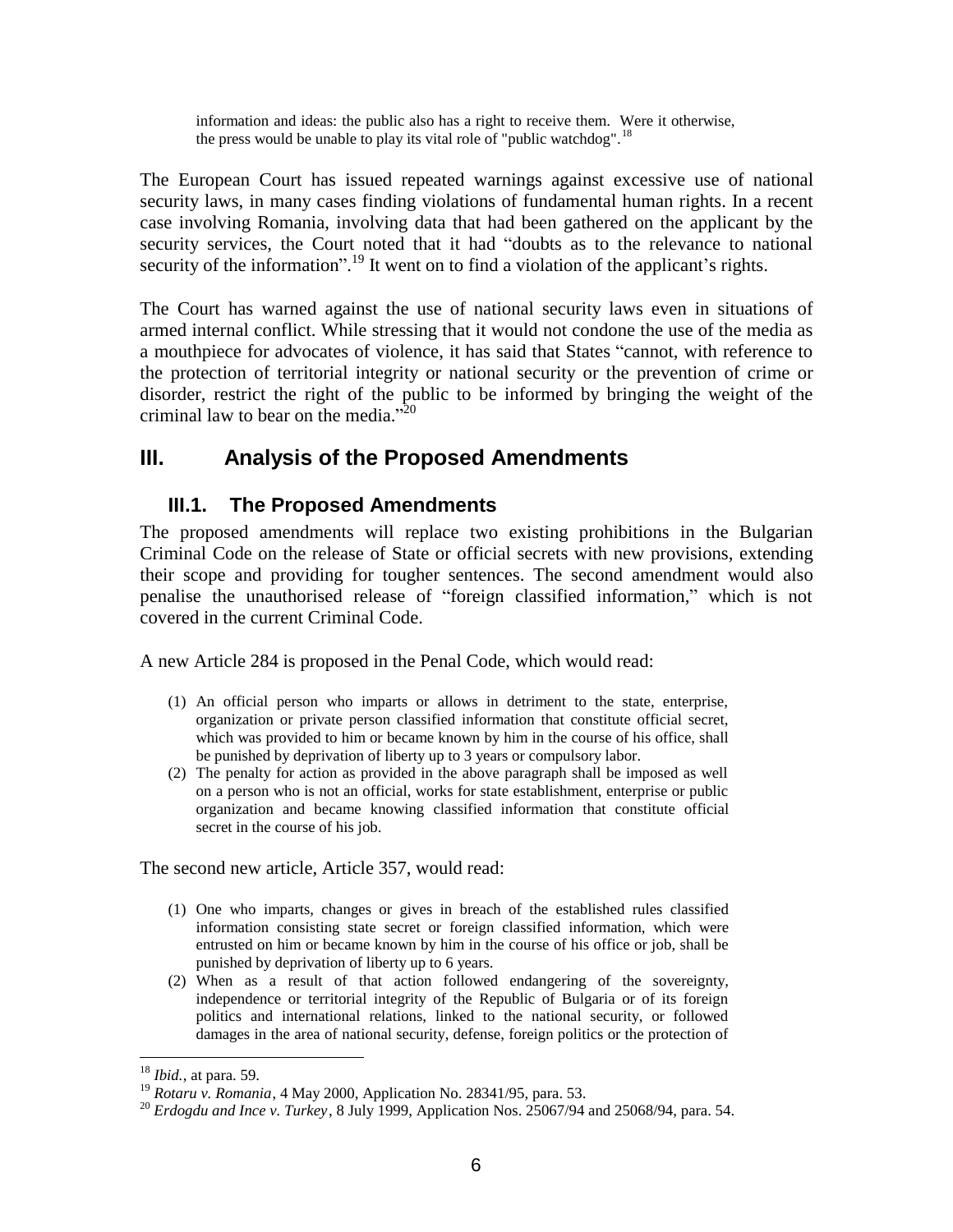the constitutionally established order, the penalty shall be deprivation of liberty from 3 up to 15 years.

(3) With the same penalty provided under para.1 is punished one who imparts or gives classified information, constituting state secret, or foreign classified information, knowing that this could cause endangering of the sovereignty, independence or territorial integrity of the Republic of Bulgaria or of its foreign politics and international relations, linked to the national security, or followed damages in the area of national security, defense, foreign politics or the protection of the constitutionally established order.

### **III.2. Analysis**

From a freedom of expression and information perspective, these amendments raise two key issues. First, the definitions of "state secret", "official secret" and "foreign classified information" are highly problematic, allowing for the classification of an extremely wide range of materials. Second, both amendments omit to introduce a 'public interest override', allowing for the disclosure of material, even if it is harmful, when it is in the public interest to do so. There is no protection for whistleblowers and the catch-all nature of the drafting could impact adversely on the ability of the media to engage in critical reporting of national security or defence-relate issues.

### **III.2.1. Definitions**

The two new amendments relate to the unauthorised disclosure of "state secrets", "official secrets" or "foreign classified information". Articles 25-27 of the Law for the Protection of Classified Information<sup>21</sup> provide definitions of these terms:

- 25) State secret shall be the information, determined in the list of appendix No 1, the unregulated access to which would create danger or would damage the interests of the Republic of Bulgaria, connected with the national security, the defence, the foreign policy or the protection of the constitutionally established order.
- 26) (1) Official secret shall be the information, created or preserved by the state bodies or the bodies of the local government, which is not state secret, the unregulated access to which would influence unfavourably the interests of the state or would hamper other legally protected interest. (2) The information, subject to classification as official secret, shall be determined with a law.
- 27) Foreign classified information shall be the classified information, conceded by another state or international organisation by force of international agreement, to which the Republic of Bulgaria is a party.

Appendix 1 to the law lists 64 separate categories of documents subject to classification as a "state secret", many of which were also among the list of 107 items included in the draft on which we commented in October 2001. In that Memorandum, we stated:

It is no exaggeration to say that the … items listed in this document are sufficiently broad to cover practically any document a public body might hold. The approach taken here may again be contrasted with that of the United States, where there is a

 $^{21}$  Note 2.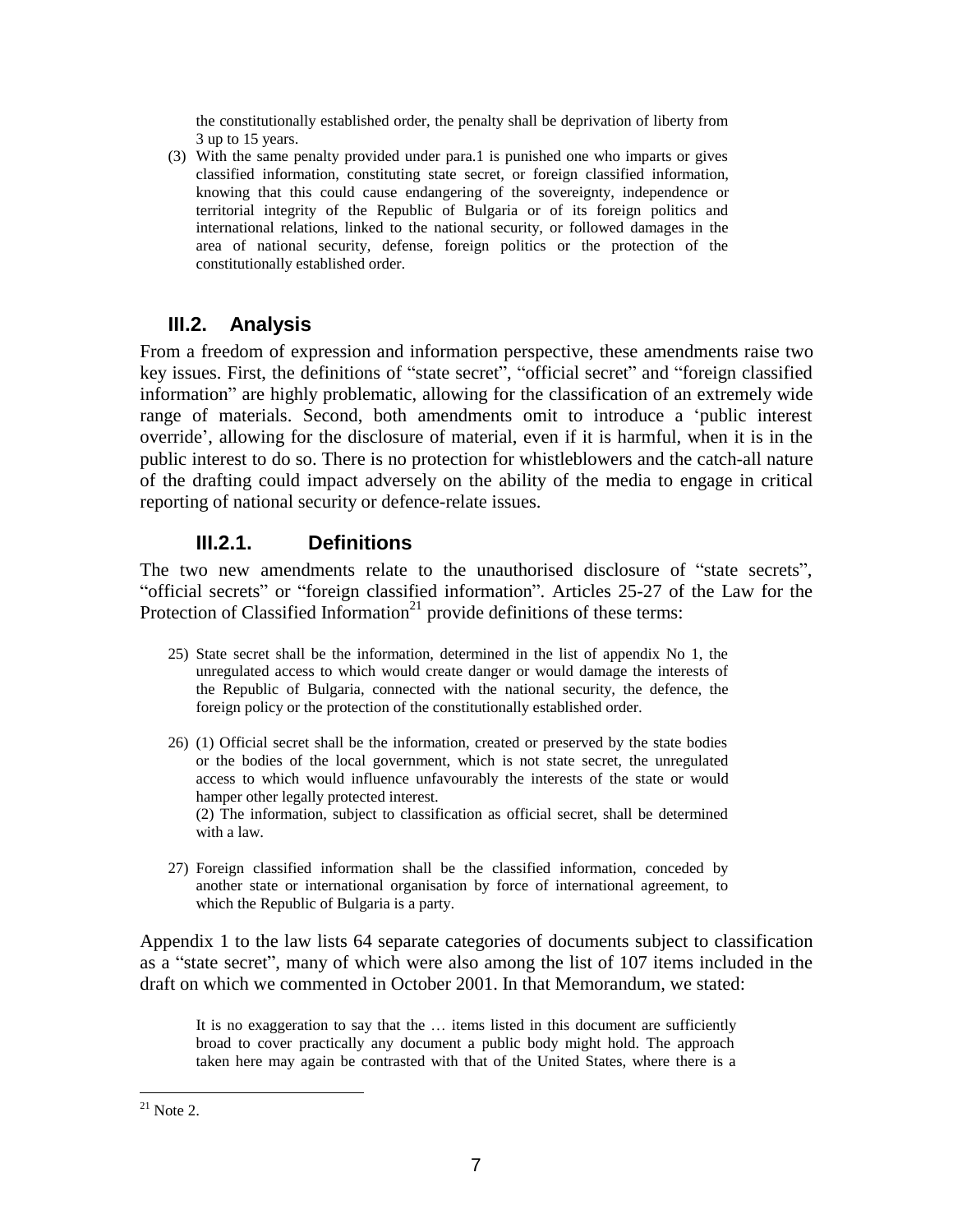very short list of categories (only seven items). There are a number of specific problems with the items on this list.

 $(\ldots)$ 

Many of the items in Schedule 1 are absurdly broad. Restrictions on freedom of expression must be necessary, which implies that they do not go beyond what is required to achieve the legitimate aim. Excessively broad restrictions fail to meet this standard. A few items serve to illustrate this problem (the list here is by no means comprehensive).

No. 10 Summarised data on the imports and exports of weaponry, combat material and munitions for the needs of the armed forces.

At least some information concerning the procurement and/or sale of arms, munitions and other military hardware should be made available to the public and the media. Otherwise, military spending and sales would provide fertile grounds for corruption.

No. 72 Data concerning staff issues at the security services and public order services, except for the data contained in the Law on the Budget.

The public is entitled to know how the security services and public order services, which include the police, are organised and staffed. This provision would, for example, allow the authorities to withhold information about the overall number of police officers employed.

No. 96 Research particularly essential to the interests of the national economy and assigned by ministries and other State authorities.

Again, this is a matter of public spending where in many, if not most, cases there will be no warrant at all for withholding this information from the public. Often, such research must be made public if it is to have any positive impact on the economy. This provision would include, for example, research on better farming methods, which obviously needs to be widely disseminated.

None of these issues have been addressed in the final draft adopted in 2002. We also commented on the vague wording of several of the list items, which have been amended in the final draft, and the repetitive and circular way of defining State secrets, many of which have not been addressed. To give one example, item No. 13 of List II includes among the items to be graded as "state secret" all "classified information, exchanged between the Republic of Bulgaria and international organisations or States, marked with secrecy grading for security." The Bulgarian officials could take advantage of this and render secret practically any document simply by sharing it with other States.

The definition of "official secret" is similarly problematic. In our October 2001 Memorandum, we commented:

For an official secret, the body only needs to consider that unauthorised access would lead to an "adverse effect", hardly a stringent standard. Furthermore, the categories of legitimate interests are not set out in law and, for organisational entities, it is the body which holds the information which is to set out these categories. In practice, this effectively allows these bodies to classify at will.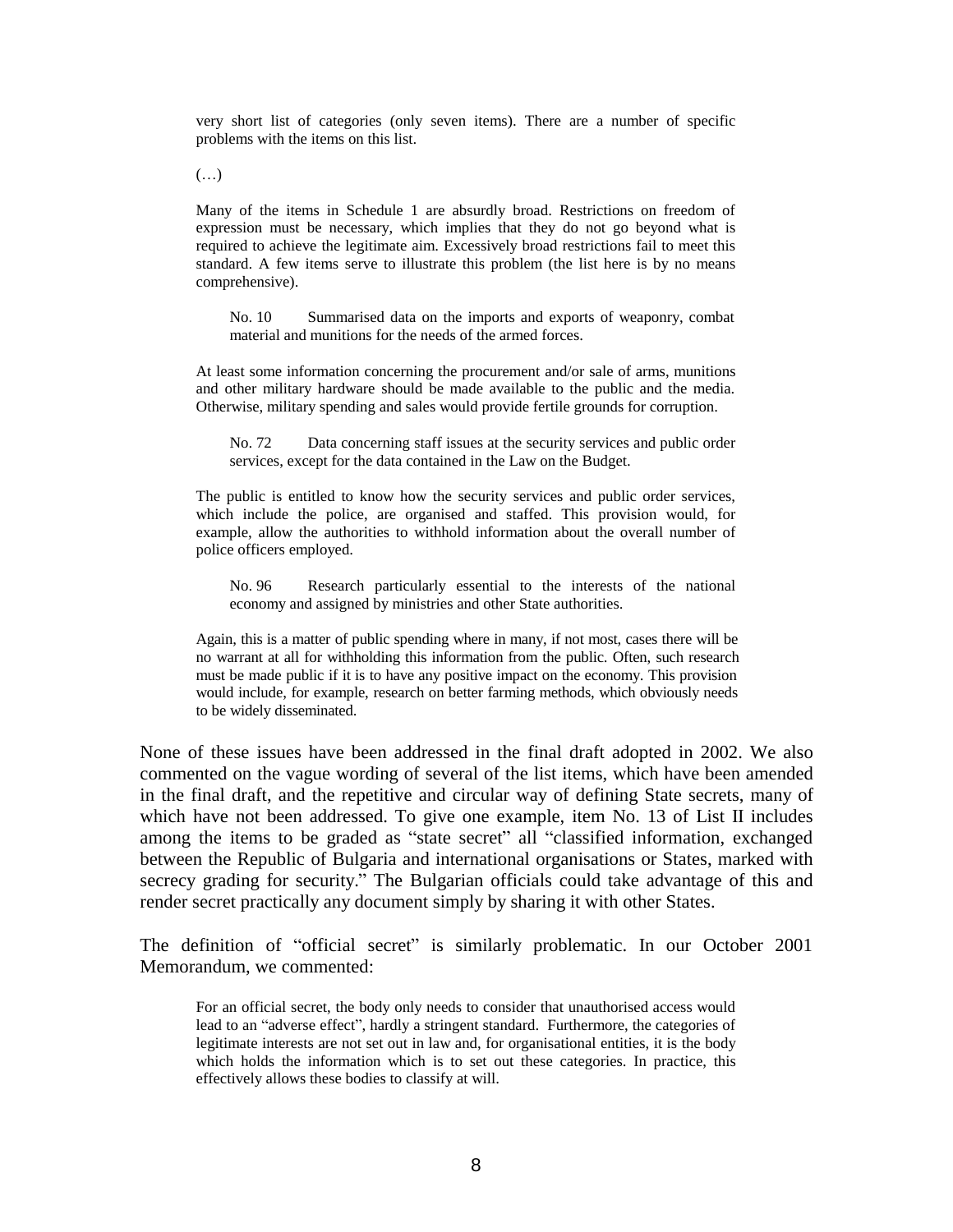Article 26 of the final text of the law defines "official secrets" as those documents "the unregulated access to which would influence unfavourably the interests of the state or would hamper other legally protected interest." It is hard to see how this sets a higher standard than the "adverse effect" standard we criticized in our October 2001 Memorandum; $^{22}$  it certainly does not reach the standard of "necessary in a democratic society" required under the ECHR.

Finally, the definition of "foreign classified information" effectively subjects the Bulgarian information regime to the information disclosure standards of third countries, regardless of whether or not they meet international or constitutional standards. This is unacceptable, particularly in cases where third countries or international organisations over-classify documents. It is also unpredictable, to the extent that most people in Bulgaria will not be aware of the classification regulations in other countries that Bulgaria has relations with, and open to abuse by allowing government departments to 'hide behind' the restrictive information disclosure policies of organisations such as NATO.

### **Recommendations:**

- The list of "state secrets" appended to Schedule 1 of the Law for the Protection of Classified Information should be amended significantly to reduce the number of items on that list and to remove all repetitive and/or circular definitions.
- The definition of "official secret" needs to be amended to strengthen the harm test and to provide a list of legitimate interests in pursuit of which a document may be classified as such.
- The definition of "foreign classified information" should be amended to include a stipulation that those documents that could not be classified under domestic law shall not be treated as classified foreign information.

### **III.2.2. Public Interest Override**

Both new amendments provide for an absolute offence of disclosure, without providing any defences beyond those we presume may be provided by ordinary criminal law.<sup>23</sup> In particular, the amendments fail to provide for disclosure in the public interest.

As has been emphasised both by the European Court of Human Rights<sup>24</sup> and the *Johannesburg Principles*<sup>25</sup>, the media are under a duty to publish material which it is in the public interest to be disclosed, even if it is formally classified as a "state secret" or "official secret", and even if its release might adversely impact on, say, military interests or foreign policy. A journalist may well come into the possession of documents that disclose illegal plotting within the security services to assassinate a foreign head of State, $26$  or documents that disclose vast corruption within an international organisation of

 $\overline{a}$  $^{22}$  In fact, the standard set in the final text is arguably lower, but this may well be a translation issue.

<sup>&</sup>lt;sup>23</sup> For example, a defence of duress.

<sup>24</sup> See, for example, the Court's remarks in *The Observer and Guardian v. the United Kingdom*, note 17, para. 60.

 $25$  Note 14, Principles 15 and 16.

<sup>&</sup>lt;sup>26</sup> One example of this occurred in the UK when a former member of that country's security services made